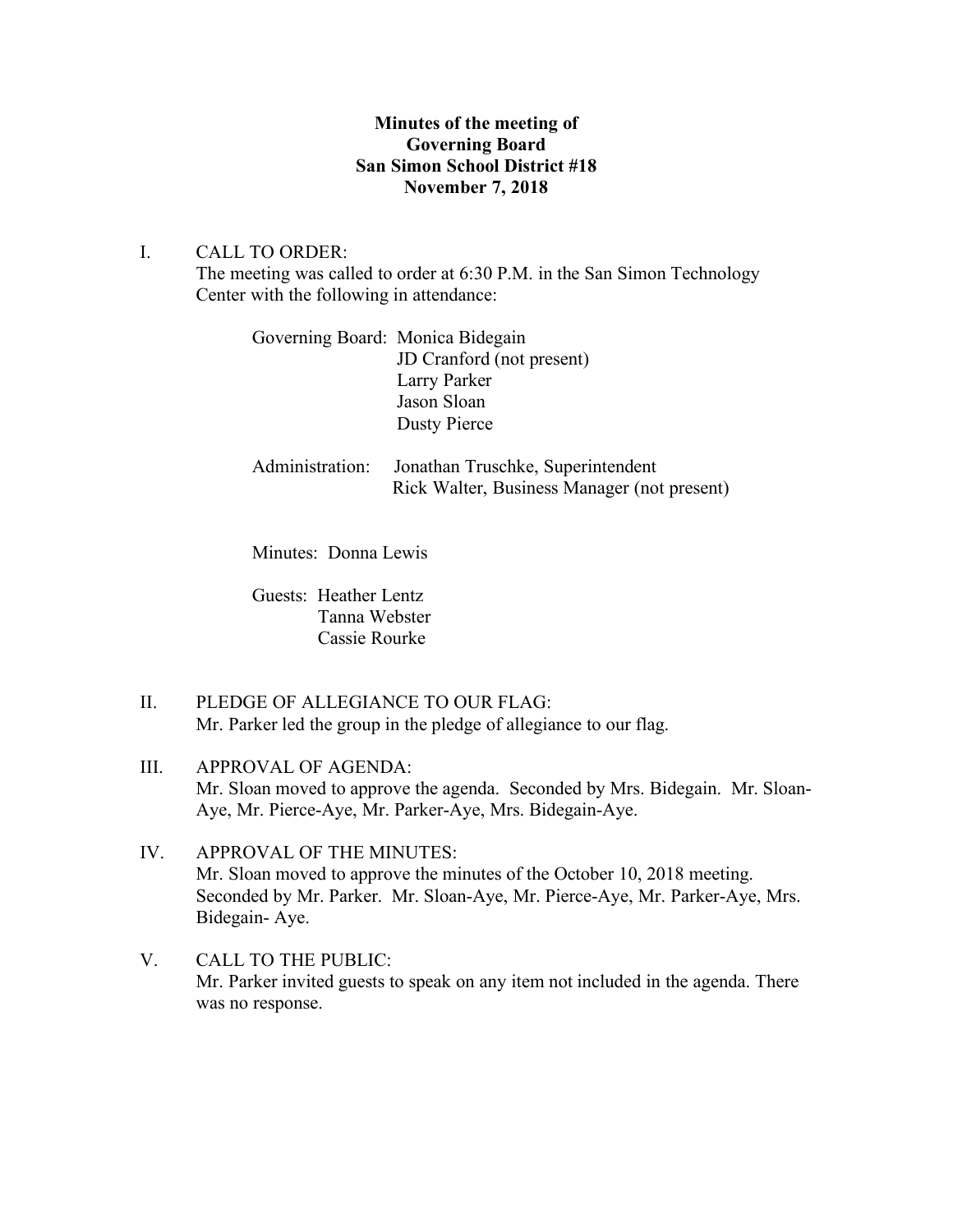#### VI. REPORTS:

- 6a. Mr. Truschke reported all Kindergarten and  $6<sup>th</sup>$  grade student enrolled have been immunized. He gave a list of upcoming events; Veterans Day program & Fall Carnival on 11/08, No school 11/12, Knowledge Bowl 11/19, Thanks giving holiday  $11/21 \& 11/22$ . The results of the election were JD Cranford received the most votes. He will be declared the winner and the seat will be vacant. Angela Humphries received the next position. The Cochise County School Superintendent will appoint someone to JD's position. She will use a rubric. Letters of interest should be submitted to her.
- 6b. Mr. Truschke gave the Business Manger's report on behalf of Mr. Walter. He reported on Student Activities and the monthly budget. Questions should be directed to Mr. Walter.

#### VII. ACTION ITEMS:

- 7a. Tanna Webster and Cassie Rourke presented the senior trip dates and itinerary. They will travel to Anaheim, California during Spring Break March 11-16. Mr. & Mrs. Keil will chaperone the trip. The places they will visit are Knottsberry Farm, California Adventure, Universal Studios and a jet flight simulator. Mrs. Bidegain moved to approve the out of town over night travel for the senior trip. Seconded by Mr. Sloan. Mr. Sloan-Aye, Mr. Pierce -Aye, Mr. Parker-Aye, Mrs. Bidegain-Aye.
- 7b. Mr. Sloan moved to approve Policy Advisories Volume 30, Number 3, & Volume 30 Number 4 references 625-643 & 645. Seconded by Mrs. Bidegain. Mr. Sloan-Aye, Mr. Pierce-Aye, Mr. Parker-Aye, Mrs. Bidegain -Aye.
- 7c. Mr. Sloan moved to approve Proposal A with an endorsement from the ASBA Board of Directors and the ASBA Governance Committee, the ASBA Equity Committee proposes that an additional statement on equity should be Added to the ASBA Core Belief Statement. Seconded by Mrs. Bidegain. Mr. Sloan-Aye, Mr. Pierce-Aye, Mr. Parker-Aye, Mrs. Bidegain-Aye.
- 7d. Mr. Sloan moved approve Proposal B with keeping a minimum of two-thirds (66%) of all ASBA members boards must vote in the affirmative to amend or repeal a bylaw. Seconded by Mr. Parker. Mr. Sloan-Aye, Mr. Pierce-Aye, Mr. Parker, Aye, Mrs. Bidegain-Nay.

#### VIII. EXECUTIVE SESSION:

8a. Mr. Sloan moved to go into executive session at 6:56 PM to perform the Annual Superintendent Evaluation. Seconded by Mrs. Bidegain. Mr. Sloan- Aye, Mr. Pierce-Aye, Mr. Parker-Aye, Mrs. Bidegain-Aye. Open session resumed at 7:08 PM.